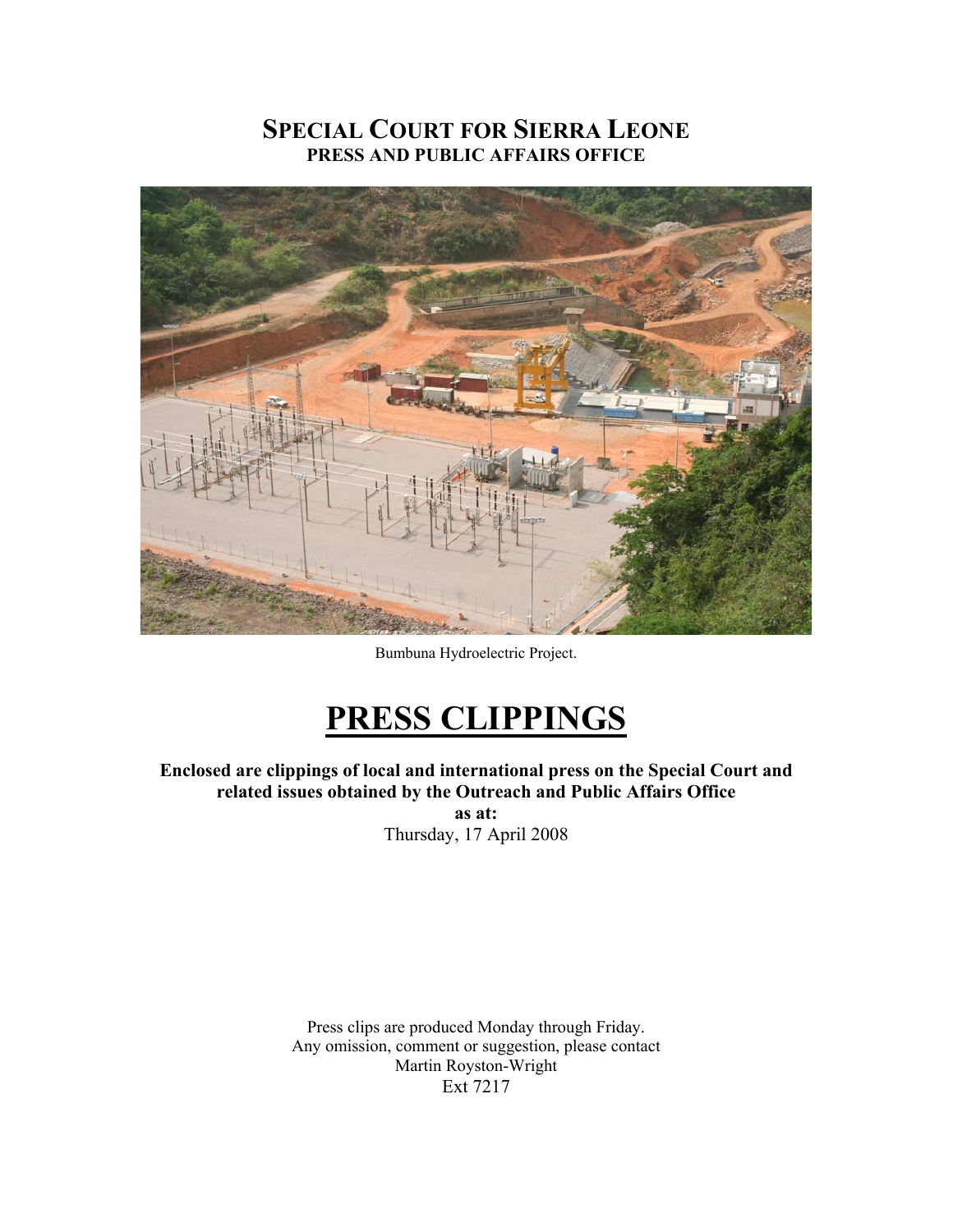| <b>Local News</b>                                                                |             |
|----------------------------------------------------------------------------------|-------------|
| RUF Trial Continues in Special Court / Cotton Tree News                          | Page 3      |
| <b>International News</b>                                                        |             |
| Interview With Stephen Rapp / BBC World Service Trust                            | Page 4      |
| Defense - Former RUF Radio Operator's Story Is Not Believable / AllAfrica.com    | Pages 5-7   |
| Prosecution Witness was an AFRC Combat Commander / <i>charlestaylortrial.org</i> | Pages 8-12  |
| UNMIL Public Information Office Complete Media Summaries / UNMIL                 | Pages 13-14 |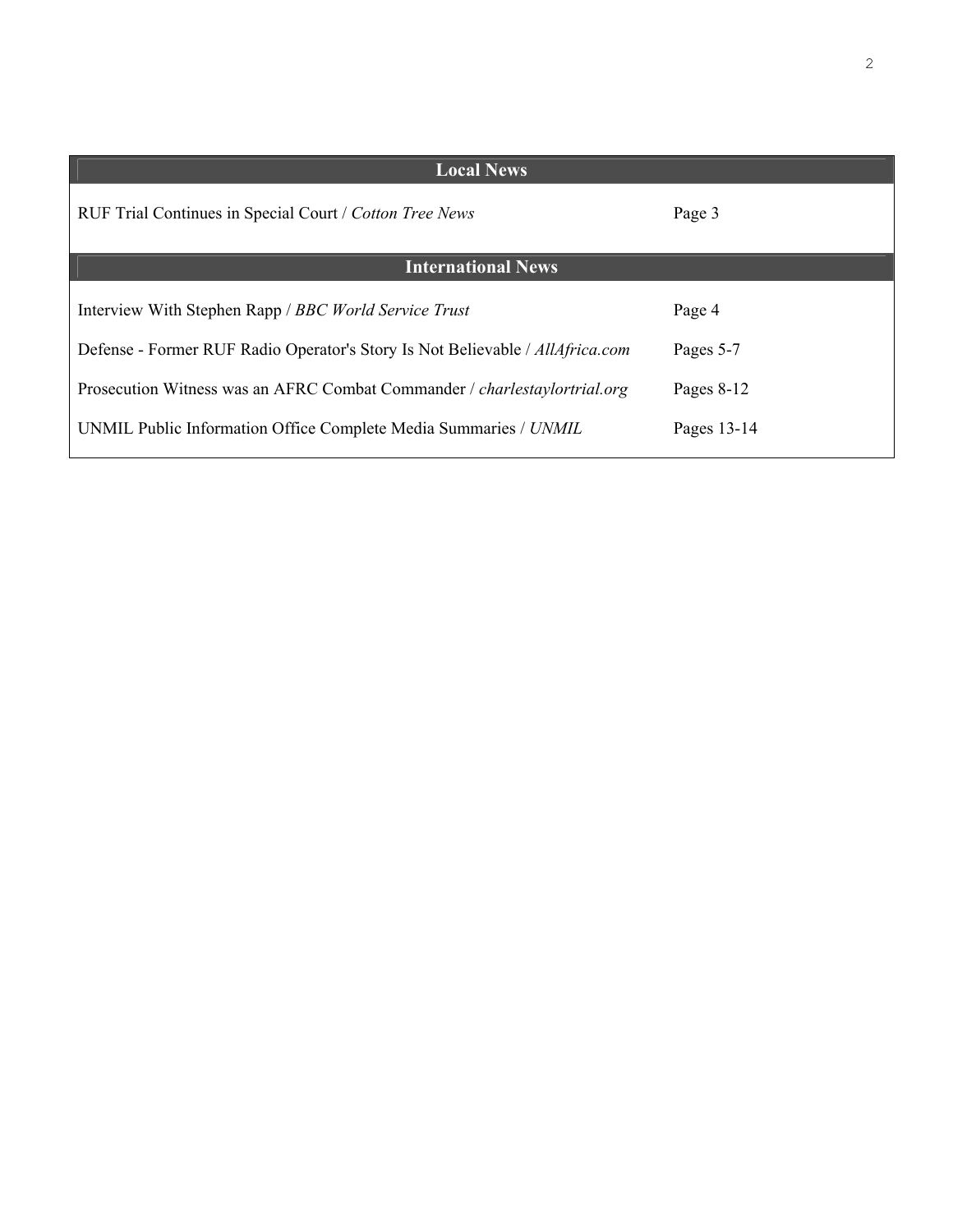# Cotton Tree News Wednesday, 16 April 2008

# **RUF trial continues in Special Court**

Written by Ndeamoh Mansaray

Second accused in the RUF trial Morris Kallon continued to testify before trial Chamber One of the Special Court for Sierra Leone sitting in Freetown.

He wore a jeans suit and his usual spectacles. He appeared relaxed. Lead Defense Counsel of the accused Charles Taku questioned him about atrocities during the war among which was the robbing of the Koidu Town bank. Kallon denied the allegations as testified by a prosecution witness.

The accused witness further denied allegations by another prosecution witness that he had a communication set and summoned a muster parade at the Guinea border in 1997. Kallon was also questioned about his activities in Waterloo around 1999 just after when the AFRC retreated from Freetown.

He told the court that he did not stay at Waterloo but only went there when Issa Sesay was sent by Mosquito to collect released politicians. His evidence continues.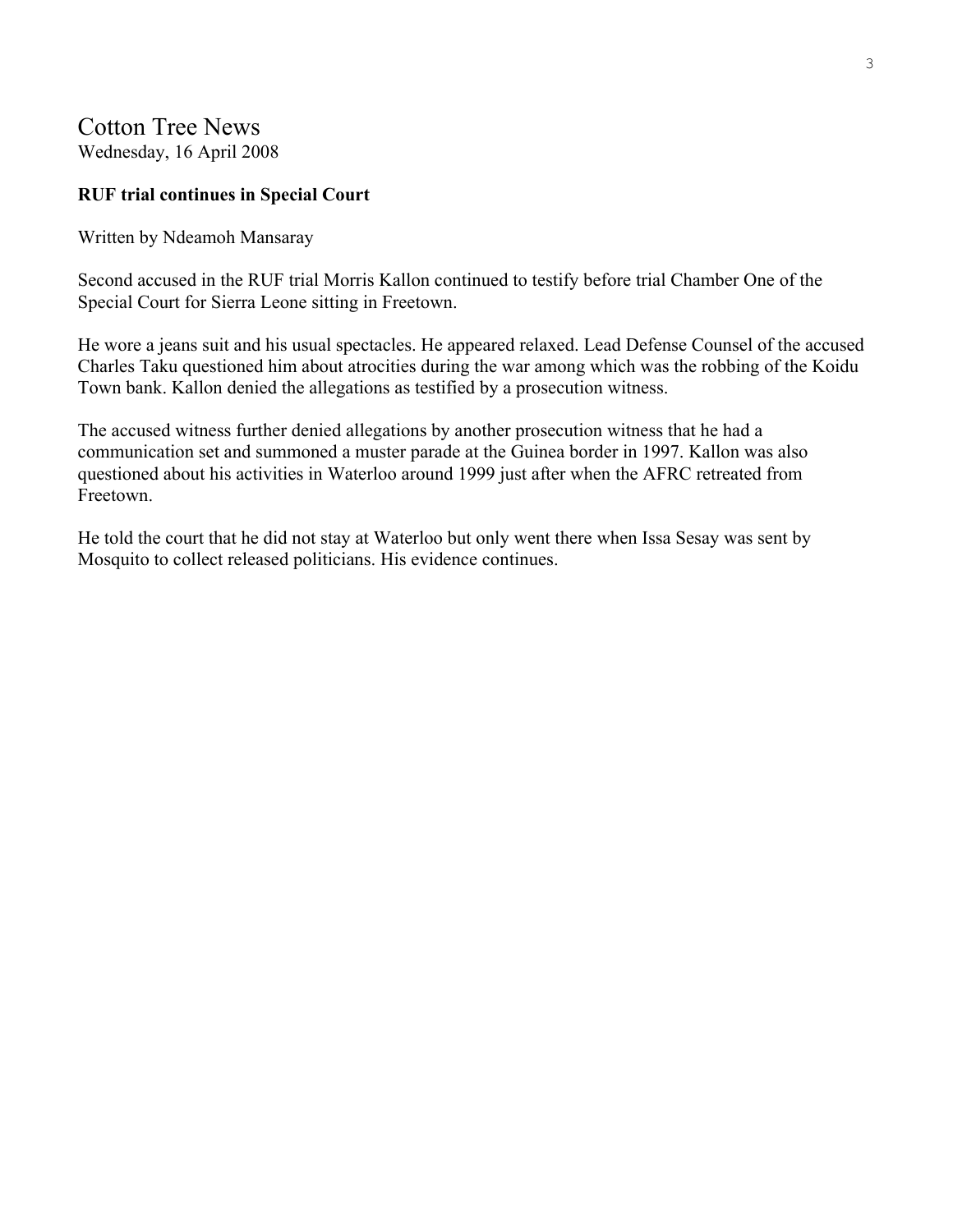# BBC World Service Trust

Wednesday, 16 April 2008

Former Liberian President Moses Blah announced in Monrovia early this month that he would appeared at the war crimes trial of his predecessor, former President Charles Taylor, to testify on the 14 of April.

But when the time came, Mr. Blah was nowhere in The Hague to face Mr. Taylor in what promises to be a significant moment in the trial of the deposed Liberian president.

On Wednesday of this week, Search for Common Ground and BBC World Service Trust Producer Alphonsus Zeon in The Hague met the Special Court Chief Prosecutor Steven Rapp upon his arrival from the United States and asked the American prosecutor why Mr. Blah has not appeared to testify.

RAPP: I've been in touch with the former president, and indeed "His Excellency", and because of the medical situation and because of his wife being out of the country he's asked for some more time to answer the subpoena. We've communicated that…

ZEON: You subpoenaed him – is that what you're saying?

RAPP: Well he was subpoenaed. We applied for a subpoena to have him testify. That was a reflection of the fact that he had said publicly that he would appear if subpoenaed and so we explained to him that we were going to go ahead and seek a subpoena and that was granted by the Court. And so that's what's happened in this situation. But the subpoena said he was to appear on the  $14<sup>th</sup>$  of April or on some other date that could be arranged. And we anticipate being able to arrange a date for next month sometime. But we want to make sure the situation with his security, the situation with his family and his health are well in hand before he travels. But we follow what he says in the press and his statements that he is willing to be a witness and we look forward to his testimony.

ZEON: That would seem a very serious and a strong support to your case. He's coming to testify against Mr. Taylor, isn't he?

RAPP: Well he's coming as a witness that's been subpoenaed by the Prosecution and as he's noted, he's given some interviews in the past about some of the events in the case. Publicly he says he's not for or against anyone, he's for the truth and we'll hear what he says as a witness both in direct and in cross-examination when he comes. I say this advisedly; thus far he's a protected witness but he himself has seen fit to go public and announce what's happened with his testimony and actually make his subpoena public, and I think under the circumstances it's appropriate to confirm that and to indicate now that we look forward to his testimony.

ZEON: I'm not clear what you say, he's coming to say the truth. Is he definitively, he's not coming to testify against Mr. Taylor. I mean, what category and what position is he going to assume in his testimony?

RAPP: Well he's coming as a witness that has been subpoenaed by the Prosecution. He will be a Prosecution witness. Now what he says publicly, and what he has said to me, is that he will be a witness of the truth, and of course we expect all our witnesses to be witnesses of the truth, and sometimes the truth helps the Prosecutor and sometimes it hurts the Prosecutor, but it always serves the interest of justice. And so we're quite content to have him characterize himself as a witness of the truth and the fact that he's a subpoenaed witness I think gives a greater impression that he's coming as a witness for the Court. But from a purely technical standpoint he is a witness for the Prosecution. We are offering him as a witness to prove our case and he's given us statements in the past and because we think that his testimony will be helpful to the Prosecution.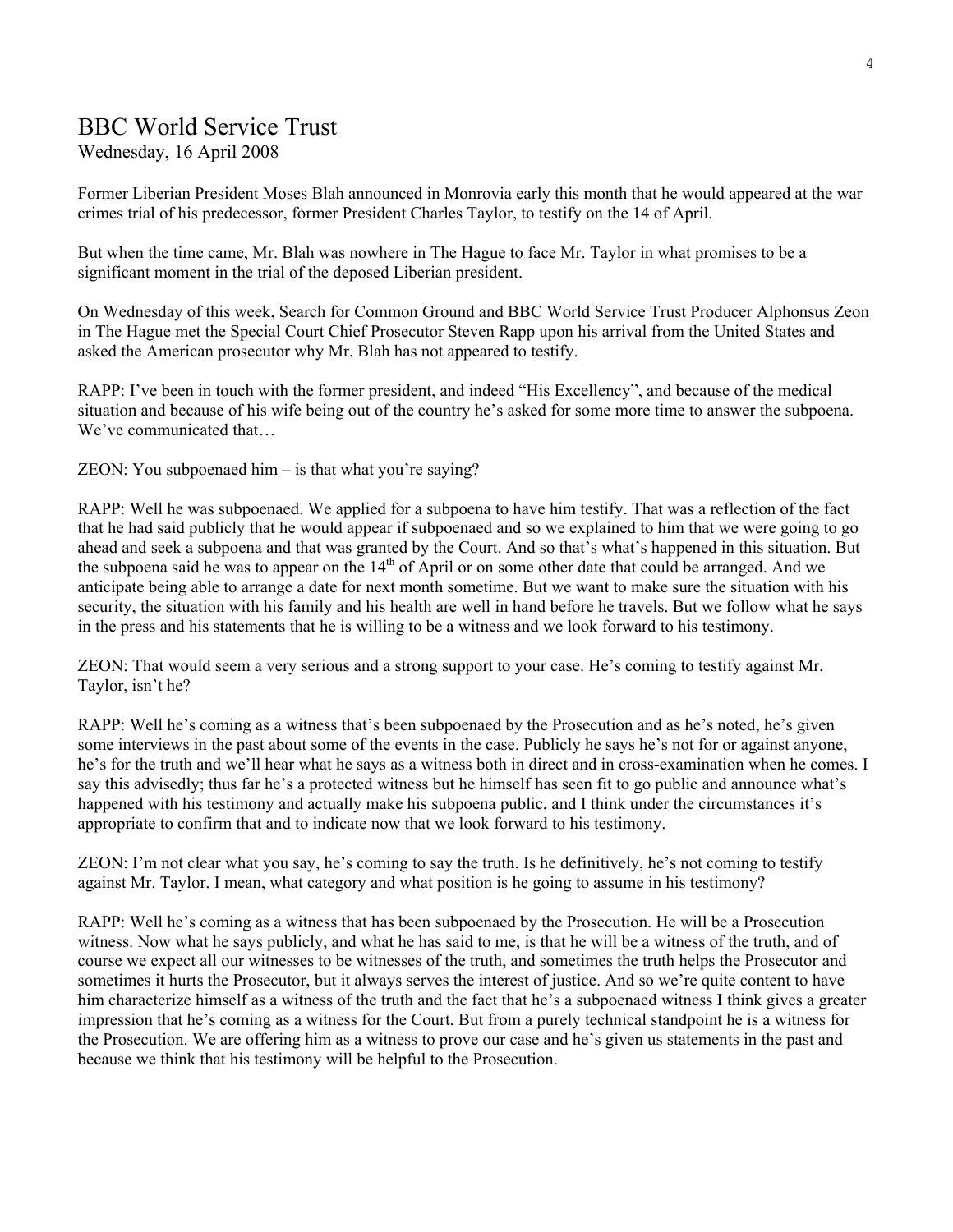# AllAfrica.com Wednesday, 16 April 2008

### **Defense - Former RUF Radio Operator's Story Is Not Believable**

The monitors of former President Charles Taylor's trial report for www.charlestaylortrial.org

On the fourth day of the cross-examination of prosecution witness TF1-516, defense counsel Morris Anyah pursued three main lines of attack on the credibility of the former Revolutionary United Front (RUF) radio operator.

Anyah continued to point out discrepancies between the witness's testimony and his prior statements to the prosecution; he disputed the accuracy of the witness's descriptions of Charles Taylor's farm in Gbarnga and the Executive Mansion in Monrovia; and he cast doubt on why the RUF would have sent an inexperienced Sierra Leonean operator to fulfill such an important mission in Liberia when there were other operators to choose from who were Liberian and had more experience. Anyah also probed the witness's testimony about Issa Sesay making unilateral decisions during the time that Sam Bockarie was still the leader of the RUF. In the course of the questioning, tension mounted between Anyah and the witness. At one point the prosecution objected that Anyah was arguing with the witness instead of asking questions. At another, Judge Richard Lussick admonished the witness to get control of himself and stop being disdainful of the defense counsel.

There were two private sessions during the day, the first requested by the defense and lasting about 15 minutes. The second private session, following the lunch break, dealt with two confidential procedural issues: one raised by the defense and one by the prosecution. It lasted for an hour and a half before proceedings resumed in open session. Presiding Judge Teresa Doherty explained that the matters concerned witness protection.

#### **Inconsistencies**

As he has for most of the cross-examination, Anyah again relied heavily on the notes of prosecution investigators to raise inconsistencies between the testimony of the witness in court and his earlier explanations to the prosecution.

Anyah began the day by asking the witness about investigators' notes from October 2007 that falsely implied that there were three separate radio sets in Buedu: a stationary radio called "Bravo Zulu Four" and two mobile radios called "Planet One" and "Marvel". The witness had not corrected this statement when given an opportunity one month ago, and only explained to prosecutors two weeks ago that "Bravo Zulu Four" was a call sign that later changed to "Planet One". The witness said he had explained before this time that the call signs changed. When Anyah showed the witness a photo, the witness confirmed that it was a picture of Sam Bockarie's house in Buedu, and he marked the photo where he said there had been a room with a computer and a satellite phone. He said there had not been radios in that room because of the risk of jet bombers. Anyah produced notes from a prior statement to prosecutors in which the witness had said that radios were kept in the room together with the computer and satellite phone. The witness said that while radios were not operated in that room, some spare radios were stored there in case the active radios, used under a tree outside the house, had mechanical problems. He explained that the radios in the room had no call sign, but would take on the call sign of broken radios they replaced. Anyah asked the witness to explain his testimony that the radios "Marvel" and "Planet One" were both mounted in vehicles when he had earlier told prosecutors that Marvel "was usually in a fixed location, but could be made mobile". The witness responded that Marvel was always in a vehicle, but that it was usually parked in a fixed location.

Asked where he was during the Freetown invasion, the witness said he had been in Buedu. Anyah asked why then he had once told the prosecution that he had already been in Liberia at the time. The witness explained that he had already corrected this in a subsequent interview with the prosecution. He said he had initially thought prosecutors were asking about May 2000, when a confrontation outside Foday Sankoh's house in Freetown led to Sankoh being shot in the foot and arrested - and that by that time he already had been in Liberia. He said that although the notes read "Freetown invasion", when the investigator asked, he phrased it the "Freetown attack".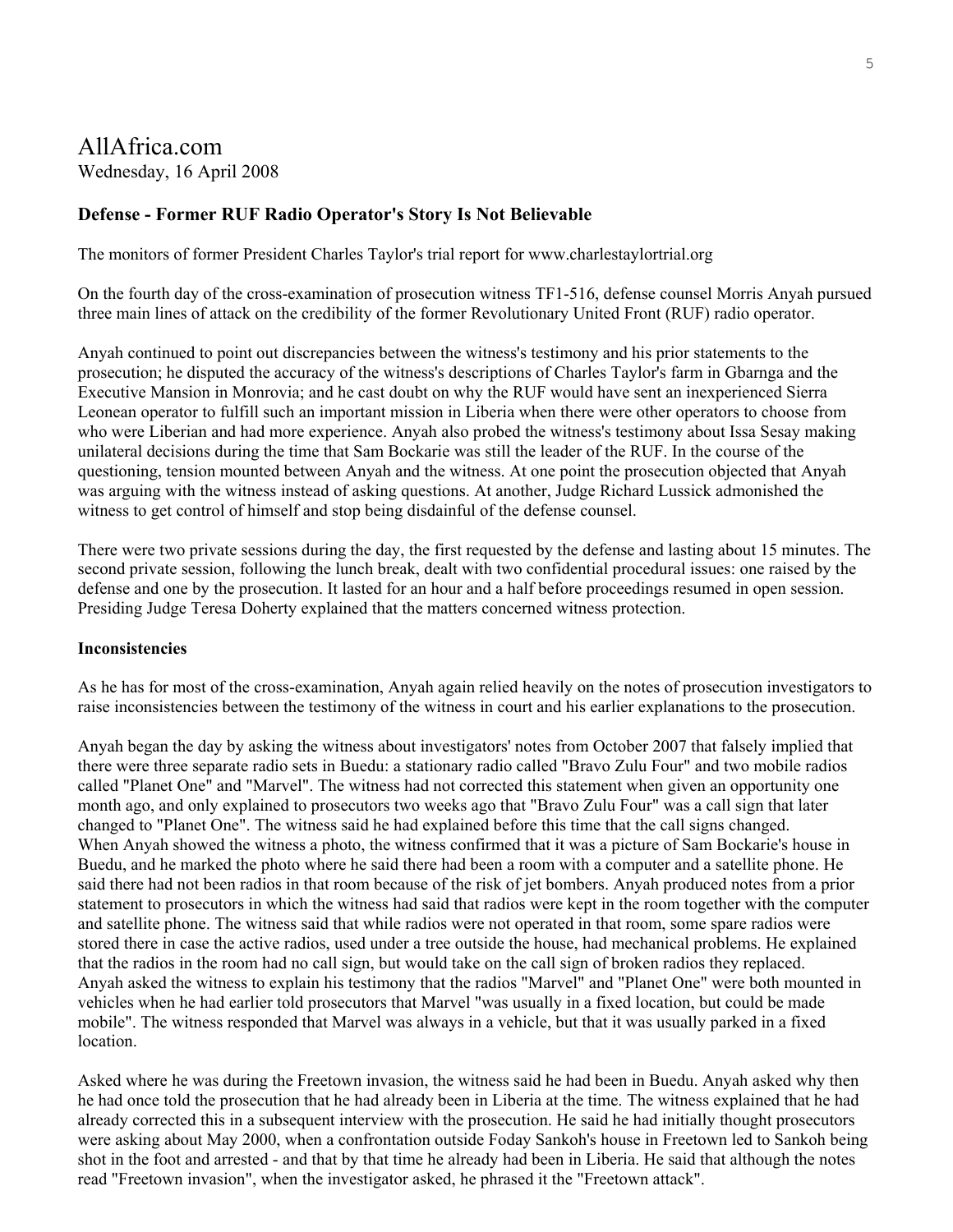The witness previously told investigators that he had not returned to Kono during his time with the RUF following the 1998 retreat from Kono to Buedu together with Gullit, a commander of the Armed Forces Revolutionary Council (AFRC). The witness told Anyah that he had returned to Kono once in 2001 in a failed attempt to undertake private diamond mining. Asked why he hadn't mentioned this to investigators, the witness said that their questions had been in the context of asking about Gullit, and that after 1998, he had never seen Gullit again. He said when he returned to Kono briefly in 2001, fighting there had stopped.

The witness said he saw Taylor at his farm in Gbarnga on one occasion, but did not meet him. When Anyah produced prosecution interview notes stating in the same paragraph that the witness saw Taylor in Gbarnga and was introduced to him by Yeaten, the witness claimed that the time Yeaten introduced him, it was at the Executive Mansion in Monrovia, not at Gbarnga.

The witness confirmed that Yeaten had taken his radio shortly after his arrival in Liberia and had given him another. He denied that it was the radio of the operator called "Life". Anyah read from interview notes stating that the witness had to use Life's radio after his original radio was taken. The witness insisted that Life hadn't been with Yeaten at the time and had only come later. Anyah put to the witness that he was only saying this because he wanted to make it look like he was the exclusive radio operator for Yeaten.

### **Knowledge of Taylor's farm and the Executive Mansion**

The witness confirmed his earlier testimony that just after arriving in Liberia, he joined Benjamin Yeaten in a helicopter to travel to the town of Gbarnga, where Charles Taylor had a farm. Anyah asked the witness to describe the farm. The witness described the end of town where it was located; a number of fish ponds on the farm; said that there were many wild birds above the ponds (some of which Yeaten shot); said that he saw machines tilling the soil; and said he was told that they had just harvested beans. Anyah put to the witness that beans were not grown there, but rather rice. The witness said he saw that rice was also on the farm, but insisted he had been told that beans had been harvested on that part of the farm. Anyah then said that there were no birds on the farm, but rather horses. The witness agreed that there were horses, but said there were wild birds around the farm, and many of them.

Anyah recalled the witness's testimony last week that he had been to the Executive Mansion in Monrovia twice. Asked to describe it, the witness said it had six stories and that he had been in the fourth floor, room 306. Anyah asked the witness if he was aware of the fact that the Executive Mansion is an eight-story building. Anyah put to the witness that the ground floor of the Executive Mansion is numbered in the 100s, and the fourth floor in the 400s, so room 306 could not be on the fourth floor. The witness admitted to not being able to describe much about the inside of the Mansion aside from its tiled floors, a cafeteria, and a mechanic's repair shop next to the radio room. When Anyah asked, the witness said he had not known that the president's office and a cabinet room were on the fourth floor.

#### **Why was the witness sent to Liberia?**

Anyah spent much of the day building up to the question of why this witness, of all the RUF radio operators, would have been sent by the RUF to Liberia on such a sensitive mission to smoothe communication between the top RUF commanders and their Liberian contacts, especially Benjamin Yeaten. Anyah also expressed incredulity about elements of the witness's story.

Through his questions, Anyah made clear several reasons to doubt the selection of TF1-516 for the RUF assignment in Liberia:

The witness had never before met Benjamin Yeaten, to whom he was assigned.

The witness did not speak fluent Liberian English, and there were Liberian radio operators available within the RUF in Sierra Leone, as well as in Liberia.

Other RUF radio operators, including Liberians, had more experience. The witness had not yet graduated secondary school.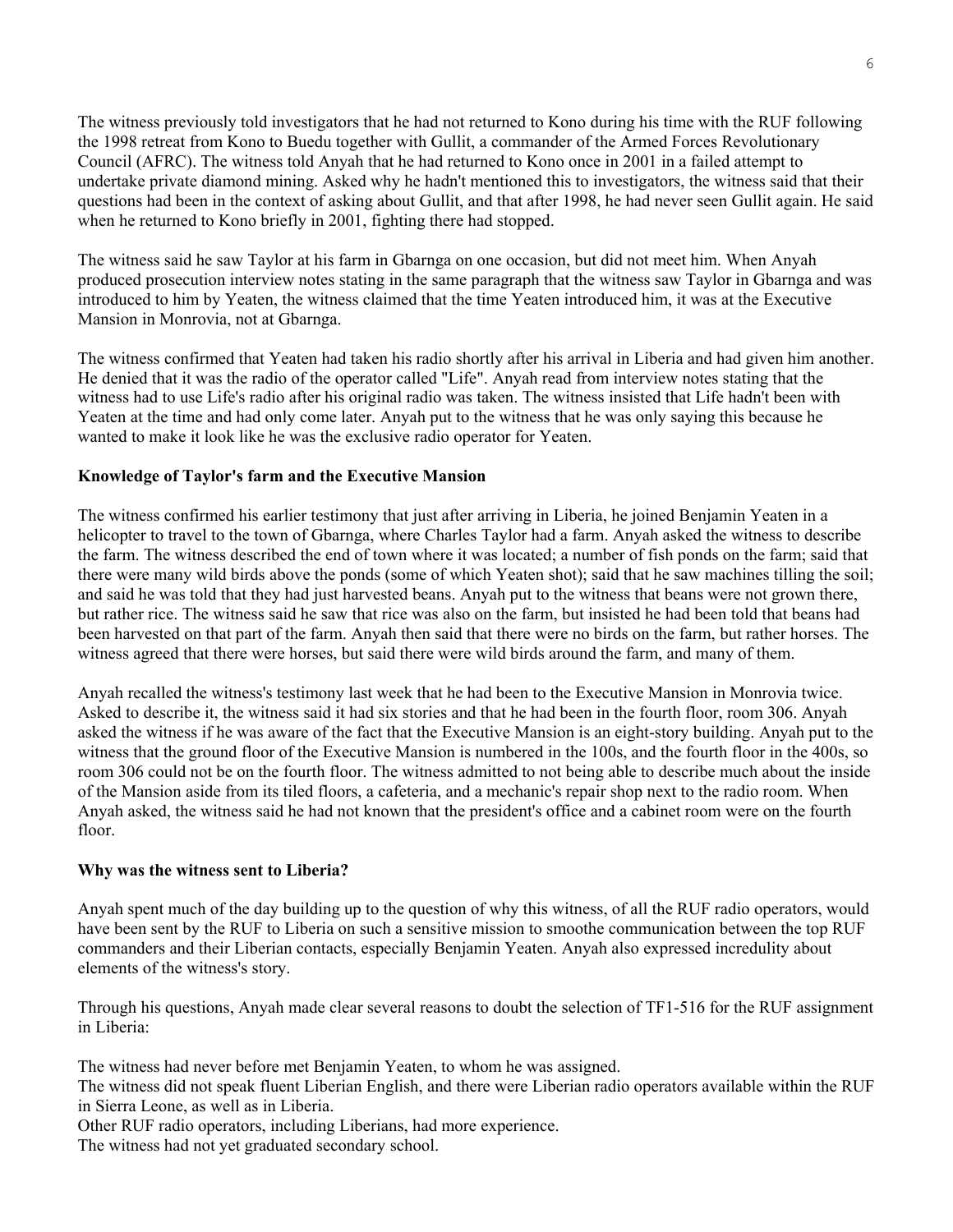The witness had been arrested twice while with the RUF for being absent without leave (AWOL), which was tantamount to insubordination, as well as another arrest for failure to rescue a satellite phone and fax machine while retreating from Zogoda.

In response, the witness said he didn't know why he had been chosen, but that Sesay sent him and he was under orders, so he had to go.

Throughout the day, Anyah occasionally injected his questions with incredulity about the witness's claims of proximity to power in Liberia. With reference to Yeaten, Anyah asked: "Are you saying that the second-most powerful man in Liberia took you to the fish ponds [at Taylor's farm in Gbarnga]?" "Yeaten introduced you, a radio operator, to the president?" "The second-most powerful man in Liberia escorted you to the Executive Mansion?" The witness said Yeaten had given him a tour of Taylor's farm, had introduced him to Charles Taylor, and had escorted him to the Executive Mansion. He also confirmed that Yeaten had allowed him to be present when the most senior RUF commanders visited Yeaten's compound, and that Yeaten had allowed him to live on the same compound where his two wives and children lived. Anyah asked why then, if he had been allowed to do all of these things, when visiting the Executive Mansion his access had been restricted to the fourth floor. The witness said he didn't know why.

#### **Bockarie, Sesay, and decision-making in the RUF**

Anyah showed interest in the witness's testimony that it was Issa Sesay who had sent him to Liberia in mid-1999, even while Sam Bockarie was still the leader of the RUF, before his own departure for Liberia. The witness said that Issa Sesay was a Brigadier General at the time, while Bockarie was a full general, but confirmed that Sesay did have unilateral conversations with Benjamin Yeaten. Further, the witness described Sesay shooting dead the RUF doctor in Buedu while Bockarie was away and without his approval. Anyah asked if Sesay ever requested ammunition from Liberia without Bockarie's approval, and the witness said that he went to Liberia for ammunition even when Bockarie was in Buedu. He said that Bockarie and Sesay referred to each other as "master", and that he had seen them sharing a bench and eating from the same plate.

The proceedings resume tomorrow morning at 9:30.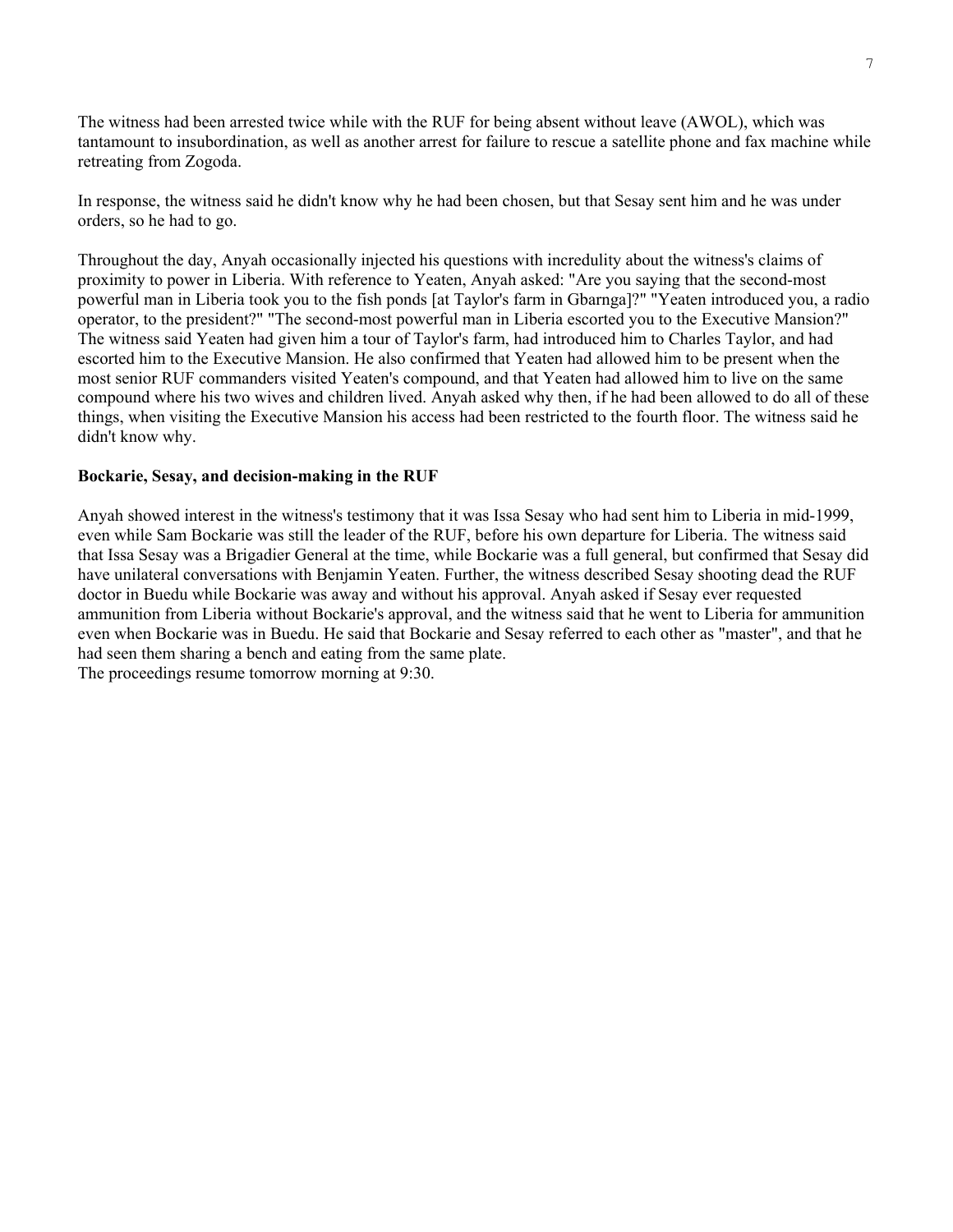# charlestaylortrial.org

Thursday, 17 April 2008

# **Prosecution witness was an AFRC combat commander in Freetown during the January 1999 invasion**

9:30 (10:00 with the delay in video and audio from the courtroom): Court is in session.

Prosecutor Shyamala Alagendra continues to examine prosecution witness Alimamy Bobson Sesay:

Pros: Proceed from where you left off yesterday, when you said you were an Orderly Corporal at State House in Freetown after the 1997 coup.

Wit: I continued to remain an Orderly Corporal for about a month, after which I was assigned to Honorable Hassan Papa Bangura as Military Transport Officer: I was in charge of the vehicles and drove the Honorable. I was also a security to him.

Pros: The time you started to work with him, what was his position?

Wit: He was a member of the AFRC Council, a corporal in the army, and they were the ones who overthrew the SLPP government of Ahmad Tejan Kabbah. He was one of the 17 council members who overthrew the government.

Pros: I'm going to briefly take you through your ranks from 1997. At the time of the coup, what was your rank?

Wit: I was a corporal in the army.

Pros: For how long did you hold this rank?

Wit: Until late September 1997 or so, when I was promoted to Sergeant. After the intervention in Freetown, I was promoted to RSM, Regimental Sergeant Major. It was an approval from Hassan Papa Bangura. When we went into the jungle at Colonel Eddie Town, Gullit promoted me again to Second Leftenant.

Pros: Did Gullit have another name?

Wit: Yes. Tamba Alex Brima.

Pros: At this time when you were promoted by Gullit, what was his position?

Wit: He was the head of the brigade administration at Colonel Eddie Town.

Pros: Was there a change in rank after this?

Wit: Yes, after the arrival of Saj Musa, the troop, including me, left to Manga Bureh in Port Loko district. I was reprimanded and demoted to Sergeant again by Saj Musa.

Pros: Who was Saj Musa?

Wit: Acting Vice Chairman of the AFRC Council.

- Pros: Was there a change in rank after this?
- Wit: Yes, after the capture of Masiaka, Saj recommended for us to act as Captain.

Pros: What was the reason?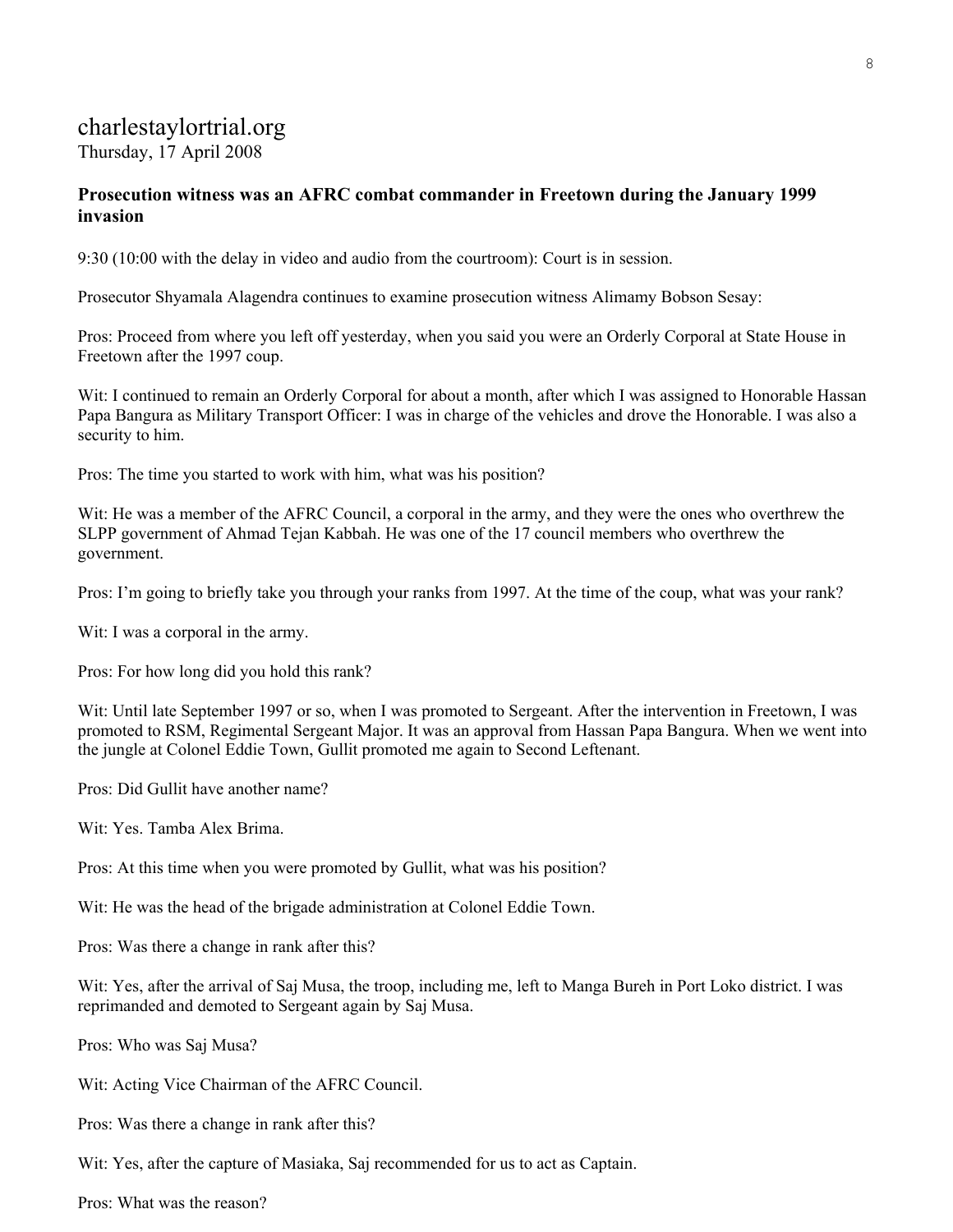Wit: The bravery I showed at Masiaka, where I captured the SPG [ \_\_\_ grenade] from the Guineans.

Pros: Another change in rank?

Wit: After Saj Musa's death at Benguema, Gullit said I should be a Leftenant. It was in December 1998. I cannot recall the exact date, but it was very close to Christmas.

Pros: A change in rank after this?

Wit: Just before entering Freetown Jan 6, Gullit recommended that all Leftenants would be promoted to Captain if we captured Freetown. I was promoted on Jan 6, 1999.

Pros: A change in rank after this?

Wit: After the retreat from Freetown, we retreated to Magbeni together with Bazzy Kamara. He promoted me to Major and assigned me as ADC to Hassan Papa Bangura.

Pros: For how long did you hold this rank?

Wit: I held this position until we were arrested on June 6, 2000.

Pros: Who was Ibrahim Bazzy Kamara?

Wit: A member of the AFRC Council. He was the PLO 3.

Pros: You told us you were Military Transport Officer for Hassan Papa Bangura. How long did you hold this assignment?

Wit: Until we left Kono in June-July 1998.

Pros; When did you go to Kono.

Wit: After the February 1998 intervention in Freetown.

Pros: Did you have other assignments in Kono during this time?

Wit: After I received those promotions, it was called Field Commission Officer - I was always on the field, engaged in battles.

Pros: After July 1998, where did you move to?

Wit: I left with the troops to Mansofinia.

Pros: Where is that?

Wit: In the Koinadugu district.

Pros: What were your assignments?

Wit: I was with Hassan Papa Bangura as his personal security. I was also engaged at the battlefront.

Pros: What do you mean by that?

Wit: Whenever the brigade was to prepare for any attack, I was appointed as one of the commanders for the attacks.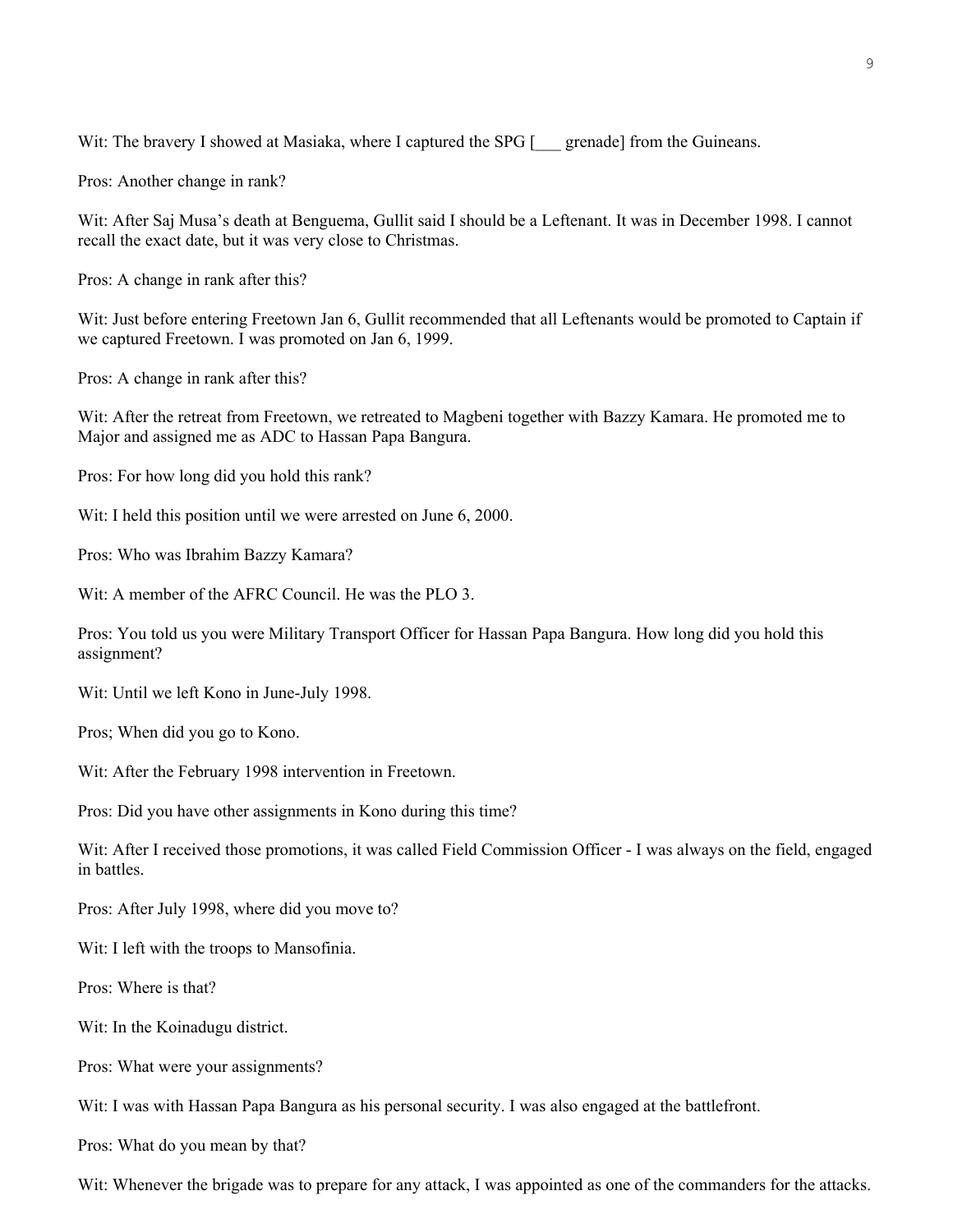Pros: How long did you remain in Mansofinia?

Wit: About three days.

Pros: Did your assignment change after this at some point?

Wit: Yes. After Gullit promoted me at Col. Eddie Town, I was sent to the 4th Battalion as an Intelligence Officer. Mostly, in case there were any enemy threats, I would inform the battalion. I would go on reconnaissance missions.

Pros; Did you have other duties?

Wit: Yes. I was also a battlefront commander and a combatant officer.

Pros: Did your assignment change at some point after this?

Wit: Later I was sent to the 5th battalion, still as a combatant officer. I was with the 5th battalion until I entered together with the troop into Freetown on Jan 6, 1999.

Pros: Did your assignment change then?

Wit: I was assigned again to Hassan Papa Bangura as a personal bodyguard.

Pros: What was your assignment in Freetown?

Wit: I was a battlefront commander, I was a combatant officer in most of the battles in Freetown.

Pros: Did your assignment change at some point?

Wit: After the withdrawal from Freetown, I was assigned again to Hassan Papa Bangura as a personal security - just as the troop was retreating from Freetown, around the third week of January.

Pros: How long did you have this assignment?

Wit: Until I was appointed ADC to Hassan Papa Bangura [through a number of events] until June 6, 2000. We were arrested together.

Pros: What is ADC?

Wit: Aide de camp.

Pros: Where were you made ADC?

Wit: At Magbeni.

Pros: At this time you served as ADC, did your group have a name?

Wit: Yes. They referred to us as the "West Side".

Pros: Did Bazzy have a position with the "West Side"?

Wit: Yes, he was the CIC, the Chief in Command. Hassan Papa Bangura was the second in command and director of operations.

Pros: Do you remember when the coup took place in Freetown?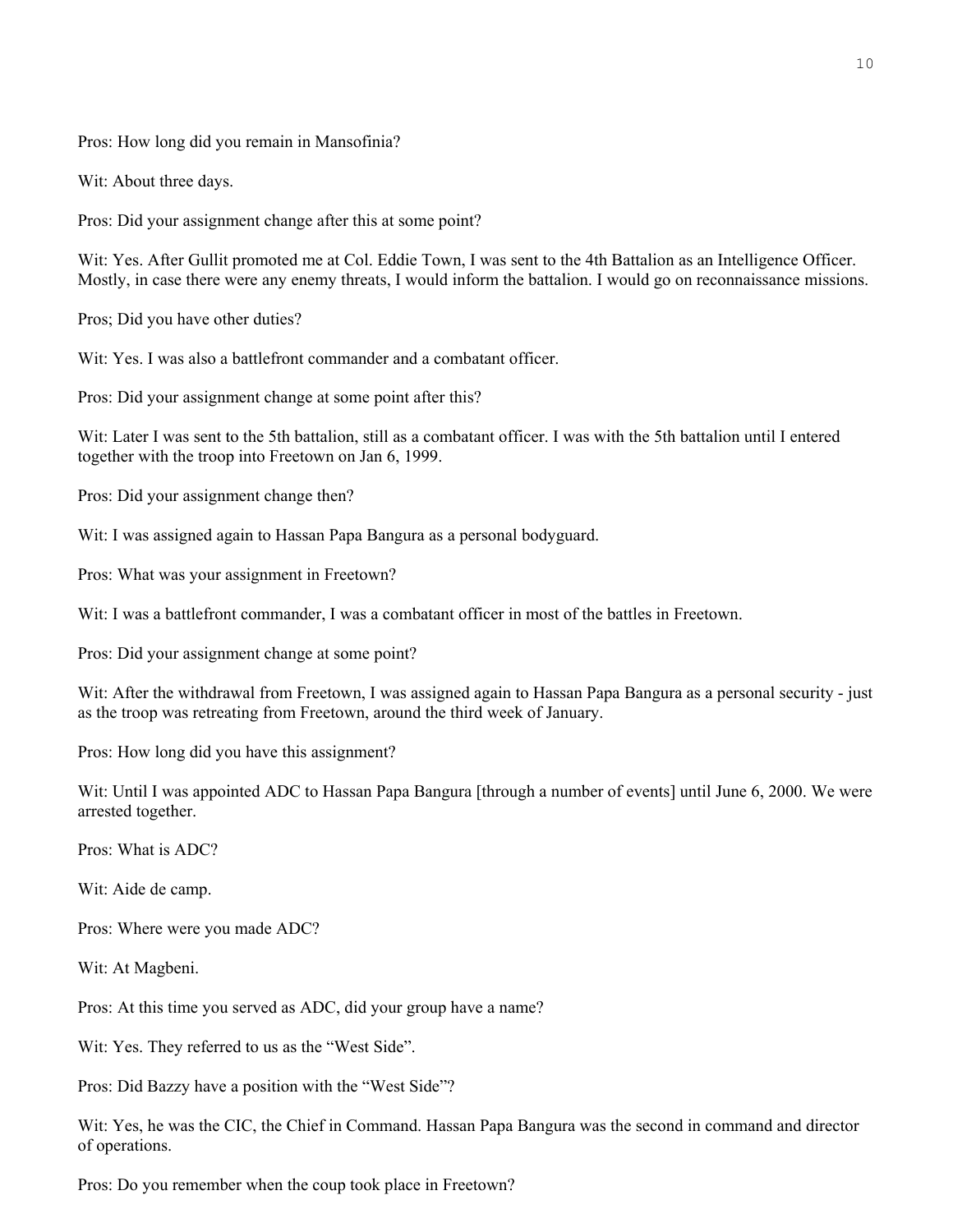Wit: Yes, May 25, 1997.

Pros: Where were you?

Wit: At my house in Wellington, when I heard a broadcast over the radio from a Corporal Gborie. He said the other ranks, sometimes they called us NCOs, had overthrown the SLPP government led by President Kabbah. He called on all military personnel to report to their locations. Gborie said he was one of the men who led the coup.

Pros: After this announcement, did you hear any further announcements?

Wit: Yes. Captain Paul Thomas also went over the air and declared that the military had taken over and declared a dusk-to-dawn curfew, and that all officers should report immediately to various barracks and battalions. Capt. Paul Thomas said he was the military spokesman for the military government.

Pros: Did you hear any further announcements?

Wit: Yes. There was another announcement on the BBC. Foday Sankoh called on the commanders and members of the RUF to go to Freetown and take orders from Maj. Johnny Paul Koroma. He said they had become the People's Army.

Pros; Did you know where Sankoh was?

Wit: Yes. At that time, the government of Sierra Leone went over the air and announced they had arrested Sankoh in Nigeria under Sani Abacha.

Pros: When was this announcement made by Kabbah?

Wit: It was just after they had gone for the Abidjan Peace Accord, in early 1997.

Pros: After this announcement from Sankoh, did you hear any further announcements?

Wit: Yes, Leftenant Eldred Collins went on the air and said he was spokesman for the RUF, and that the RUF had come to Freetown to join the AFRC and take instructions from Johnny Paul Koroma.

Pros: After this announcement by Collins, did you hear any further announcement?

Wit: Yes. Johnny Paul Koroma also went on the air and announced the members of his Council and announced some other appointments.

Pros: Did Maj. Johnny Paul Koroma have a position at that time?

Wit: Yes.

Pros: How did you know about it?

Wit: According to his announcement, he said he was commander in chief of the armed forces of Sierra Leone and the AFRC Chairman.

Pros: What did you do then?

Wit: I went to State House on my way to Cockerill Barracks. I heard heavy fighting near State House and we captured it.

Pros: What were the other appointments that Koroma announced?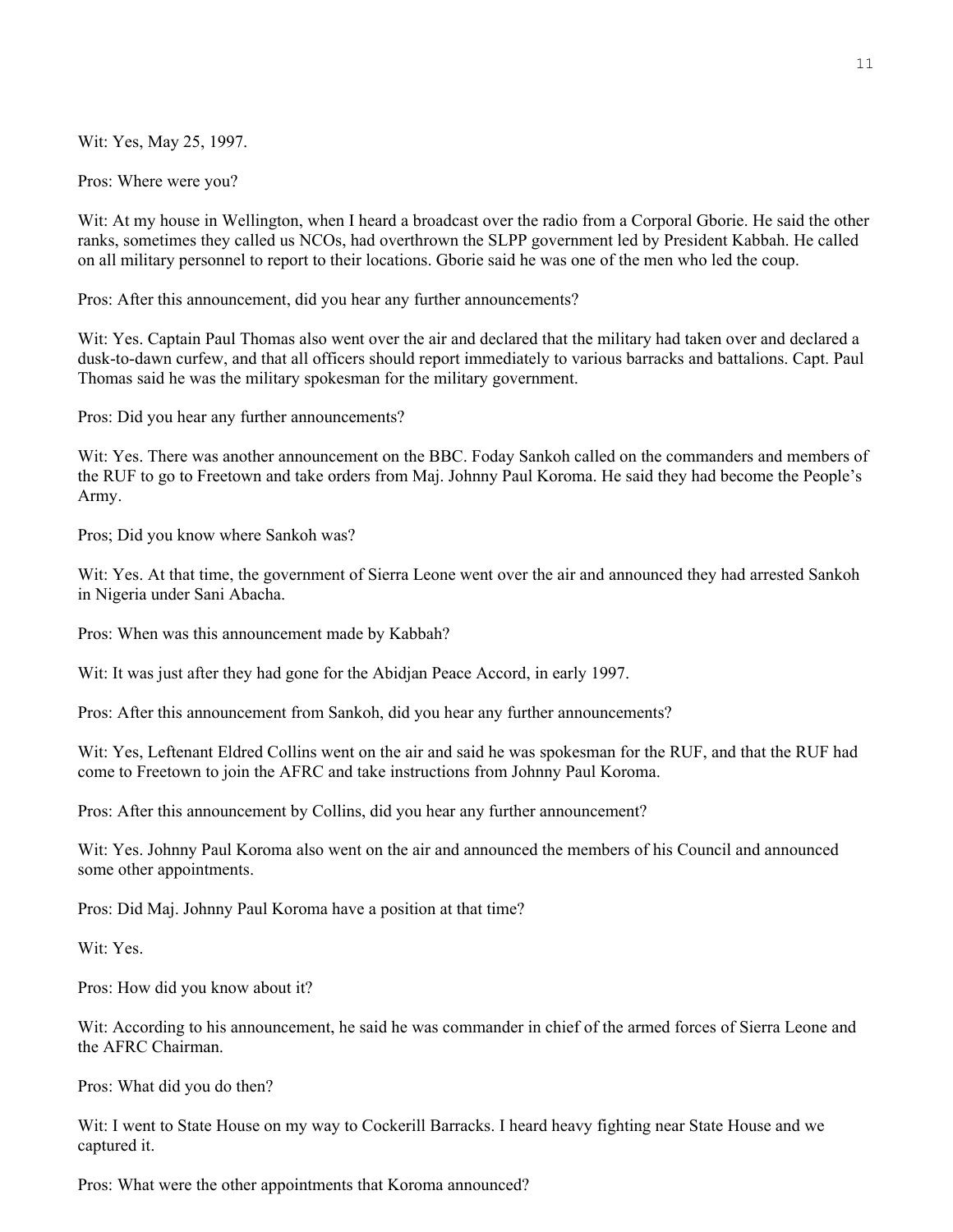Wit: He named himself as the chairman. His vice chairman was Foday Sankoh, but in his absence, Saj Musa would act in his place. Abu Sankoh was PLO 1. PLO 2 was Gullit. PLO 3 was Ibrahim Bazzy Kamara (aka "Machiavelli" or "Dark Angel"). He also named other members in his Council: The Secretary General was AK Sesay. Other members were: Corporal Gborie, Hassan Papa Bangura, Foday Kalleh, Samuel Kargbo, Corporal Adams, Franklin Conteh, Moses Kabbiah (Rambo), Corporal Suleiman, Corporal Hector B\_\_\_, Abdul Sesay, and Corporal Momoh Bangura, and Santigie Borbor Kanu. He named some other people. The new chief of the defense staff was Col. SFY Koroma. The chief of army staff for ECOWAS was named. Commander Gilbert was head of the Navy Wing.

10:15 (10:45 with the delay in video and audio): Judge Doherty says that court must now adjourn so that the judges can attend the swearing-in ceremony of the Special Court's new Registrar. The proceedings will continue at 11:30, and there will not be the normal 11:30-12:00 mid-morning break. With the delay in video and audio, this account will resume at 12:00.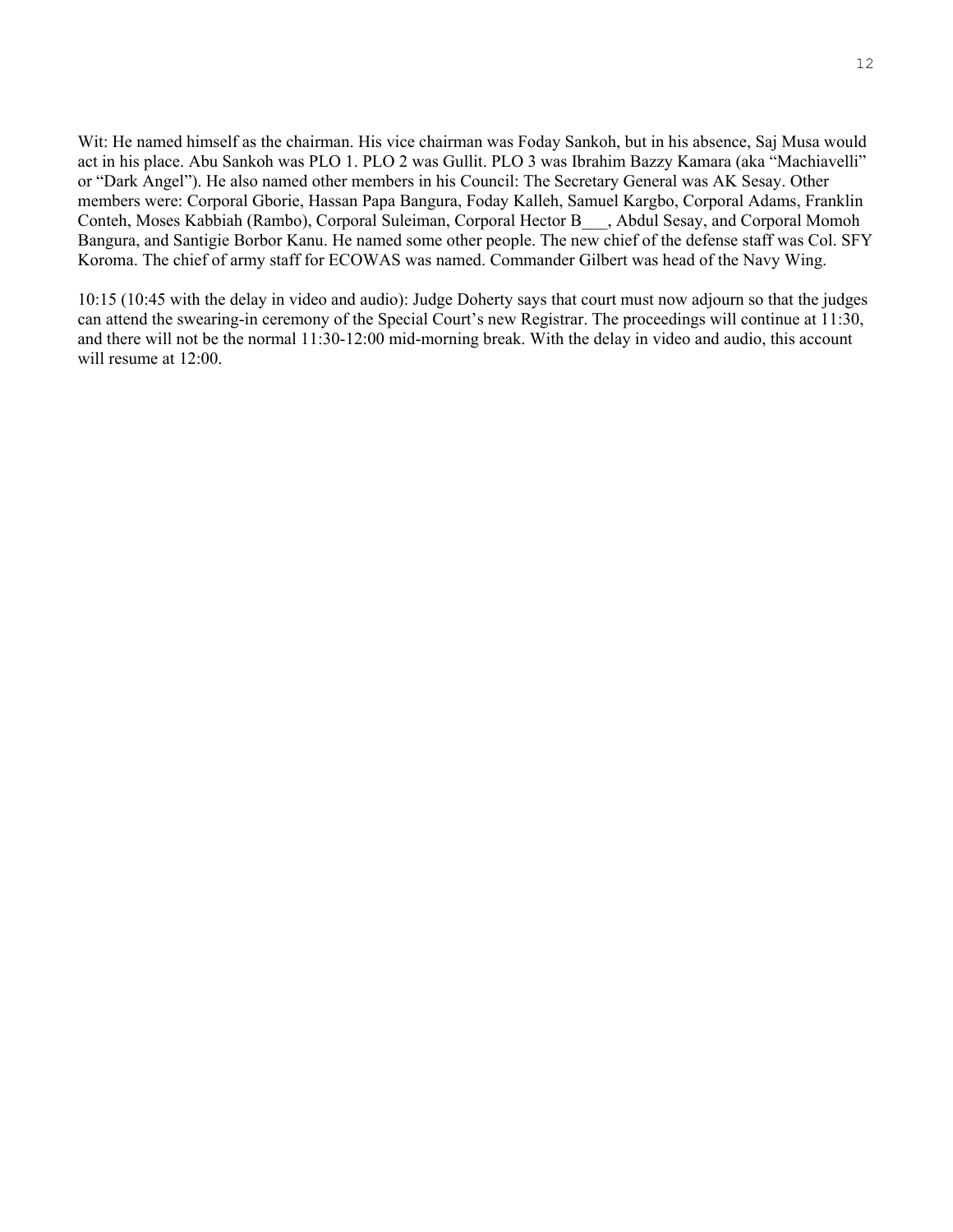

United Nations Mission in Liberia (UNMIL)

# **UNMIL Public Information Office Complete Media Summaries 16 April 2008**

*[The media summaries and press clips do not necessarily represent the views of UNMIL.]*

# **Newspaper Summary**

### **President Sirleaf submits US\$10M Supplemental Budget**

(Daily Observer, The Inquirer, National Chronicle, The New Liberia, the News)

- President Ellen Johnson-Sirleaf has submitted a US\$10 million supplemental budget for fiscal year 2007/08 to the Liberian Senate.
- The supplemental budget includes a targeted donor component of US\$5,646,340 million and non-donor component of US\$4,353,660 million.
- It can be recalled that the amount of nearly US\$200 million was approved for this fiscal year by the National Legislature and signed into law by the President last year.

# **SRSG Says Mistrust in Security and Justice Structures propels Mob Violence**

- (New Democrat)
	- [sic] There is mistrust in the justice and security structures of the country, thus propelling citizens to opt for mob justice, UN Secretary-General Special Representative in Liberia Ellen Løj told the Security Council Monday. Despite Government's efforts to enhance the rule of law, she said deficiencies in the justice system continued to pose serious challenges to the administration of justice country-wide.

# **Census Result to be Released Next Month**

(The Inquirer)

- Statistics relative to the population of Liberia as gathered by the recent National Census would be made known by May this year.
- The Liberia Institute of Statistics and Geo-Services (LISGIS) accordingly would release the population result next month while information on the economic, social and other aspects would be released at the end of 2009.
- According to the LISGIS Director of Communication, Mr. Joel Kennedy, following the announcement of the total number of persons in the country in May, major concentration would then be on statistics related to the poverty rate and other demographic indicators.

#### **Akon Promises To Improve Skills and Talents of Liberian Artists**

(The Inquirer, The News, The Informer, Daily Observer, Heritage)

- Senegalese most famous musical icon Alieu Thiam, alias 'Akon' on Wednesday stormed the city of Monrovia at which time he identified the need to support and improve the skills and quality of Liberian artists.
- Addressing a major press conference upon arrival in Liberia at the offices of Cellcom Liberia, the Senegalese-born American star pointed out that having recognized the demand in the quest to improve young African artists in Africa, he would consider extending his musical foundation referred to as "Confidence" to Liberia.
- According to 'Akon' the foundation has been established by him to help improve the quality of young African artists and to also expose their talents to the global world. He further said that additional branches have already been established in Senegal, Ghana, Nigeria and Angola amongst others with Liberia being considered as the most recent beneficiary.